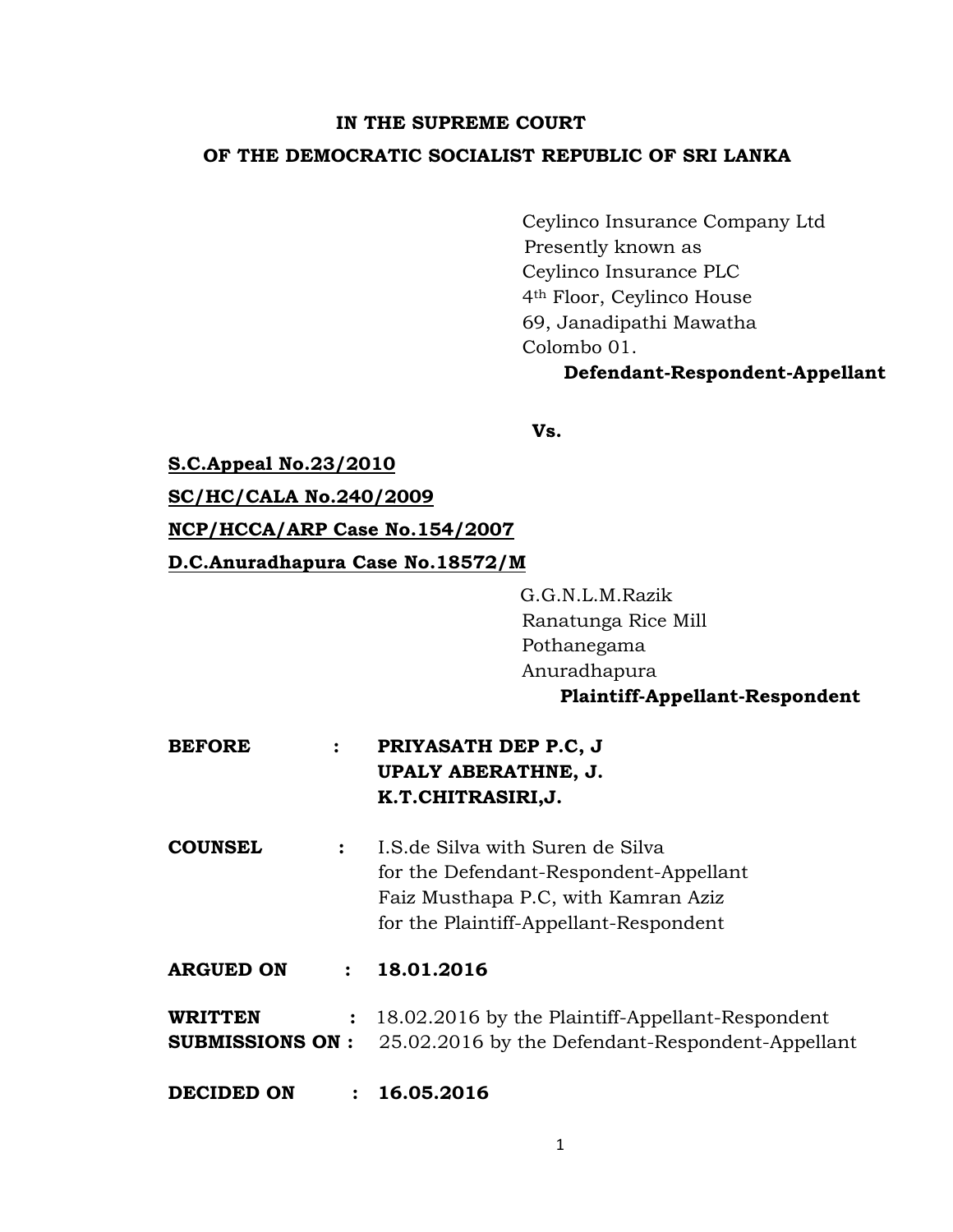#### **CHITRASIRI, J.**

 Plaintiff-appellant-respondent (hereinafter referred to as the plaintiff) instituted this action against the defendant-respondent-appellant (hereinafter referred to as the defendant) by the plaint dated 02.11.2001 seeking inter alia the following substantive reliefs:

- (a) A declaration, declaring that the defendant is liable to pay damages in a sum of Rs.19,900,000.00 to the plaintiff, in terms of the Agreements marked P1 and P2 filed with the plaint, consequent to the destruction caused to the plaintiff's paddy stores in Anuradhapura;
- (b) A judgment directing the defendant to pay the said amount of money to the plaintiff, in terms of the said Agreements marked P1 and P2;
- (c) A declaration that the defendant has acted in breach of the said Agreements, by failing and/or refusing to pay compensation in the aforesaid sum of money to the plaintiff;
- (d) A judgment and a Decree in a sum of Rs.5,000,000.00 in favour of the plaintiff, as damages on the basis that the defendant had violated the terms and conditions of the said Agreements.

Defendant filed its answer dated 18.10.2002 having taken up several preliminary objections which are mentioned in paragraph 2 of the said answer. When the case was taken up for trial on 03.02.2013, learned District Judge without proceeding to record evidence, has decided to ascertain the possibility of answering the issues raised on those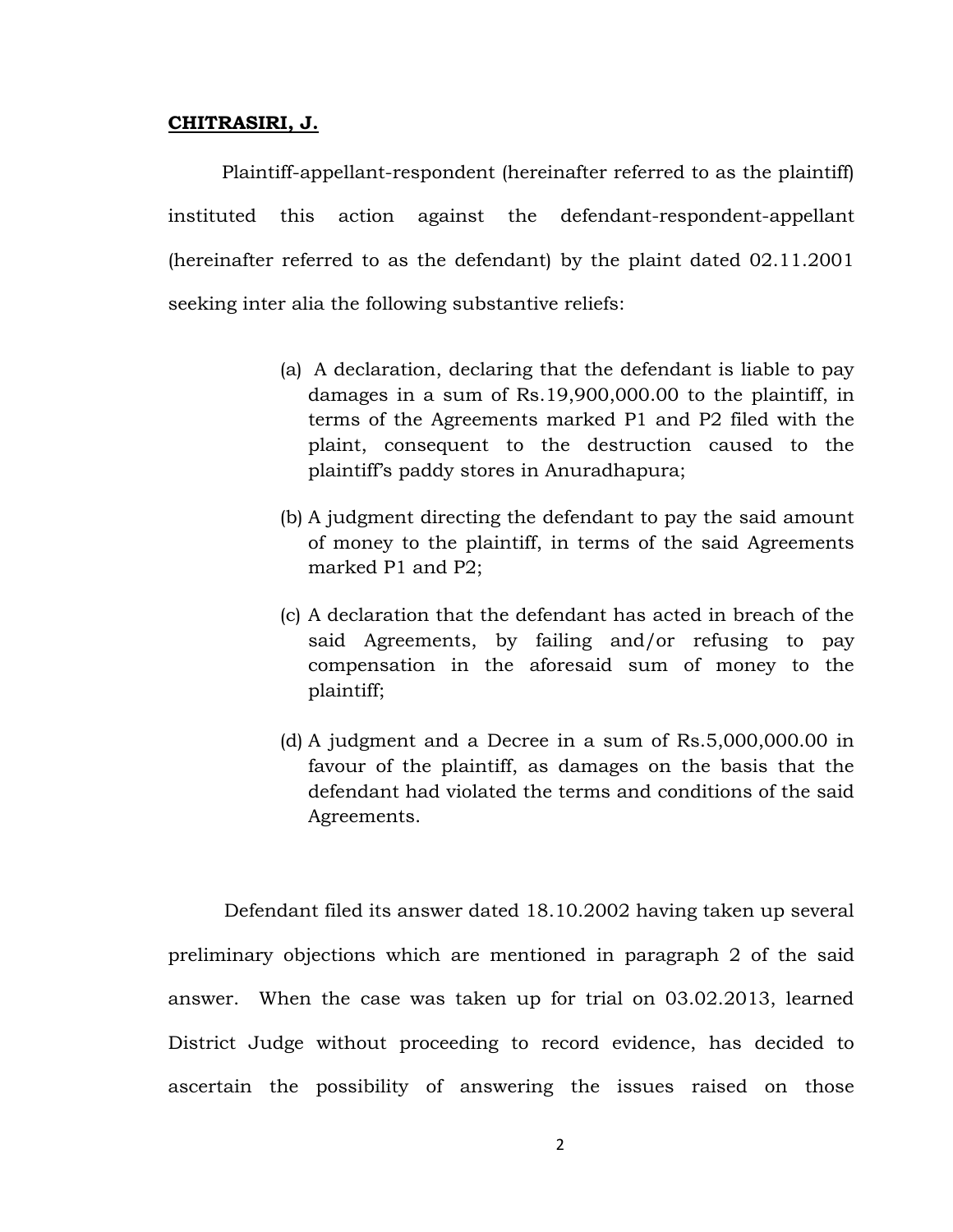preliminary objections, in terms of Section 147 of the Civil Procedure Code. The said issues bear the Nos.13 and 14 and it reads thus:

> $13.$  උත්තරයේ 'ආ' ජේදයේ සඳහන් පරිදි පැ $1,$  පැ $2,$  පැ $3$  ලේඛණ අනුව පැමිණිලිකරු නියම්ත කාලය තුල නඩු පවරා නොමැත්තේද?  $14.$  එසේනම් මෙම නඩුව කාලාවරෝධී වී ඇත්ද?

Those issues had been raised to ascertain whether or not the plaintiff's action is prescribed. Learned District Judge having interpreted the clause 21 in the agreement marked P1 filed with plaint; in a two page judgment, decided that the cause of action of the plaintiff is prescribed. Accordingly, he dismissed the plaint.

Learned District Judge came to the conclusion that the plaintiff has failed to file action within a period of one year as required by clause 21 of the agreement marked P1. The said Clause 21 in the agreement reads thus:

> *"In no case whatever shall the Company be liable for any loss of damage after the expiration of twelve months from the happening of the loss or damage unless the claim is the subject of pending action or arbitration".*

In that judgment, learned District Judge has stated that the action had been instituted in the month of November 2001 whilst the damage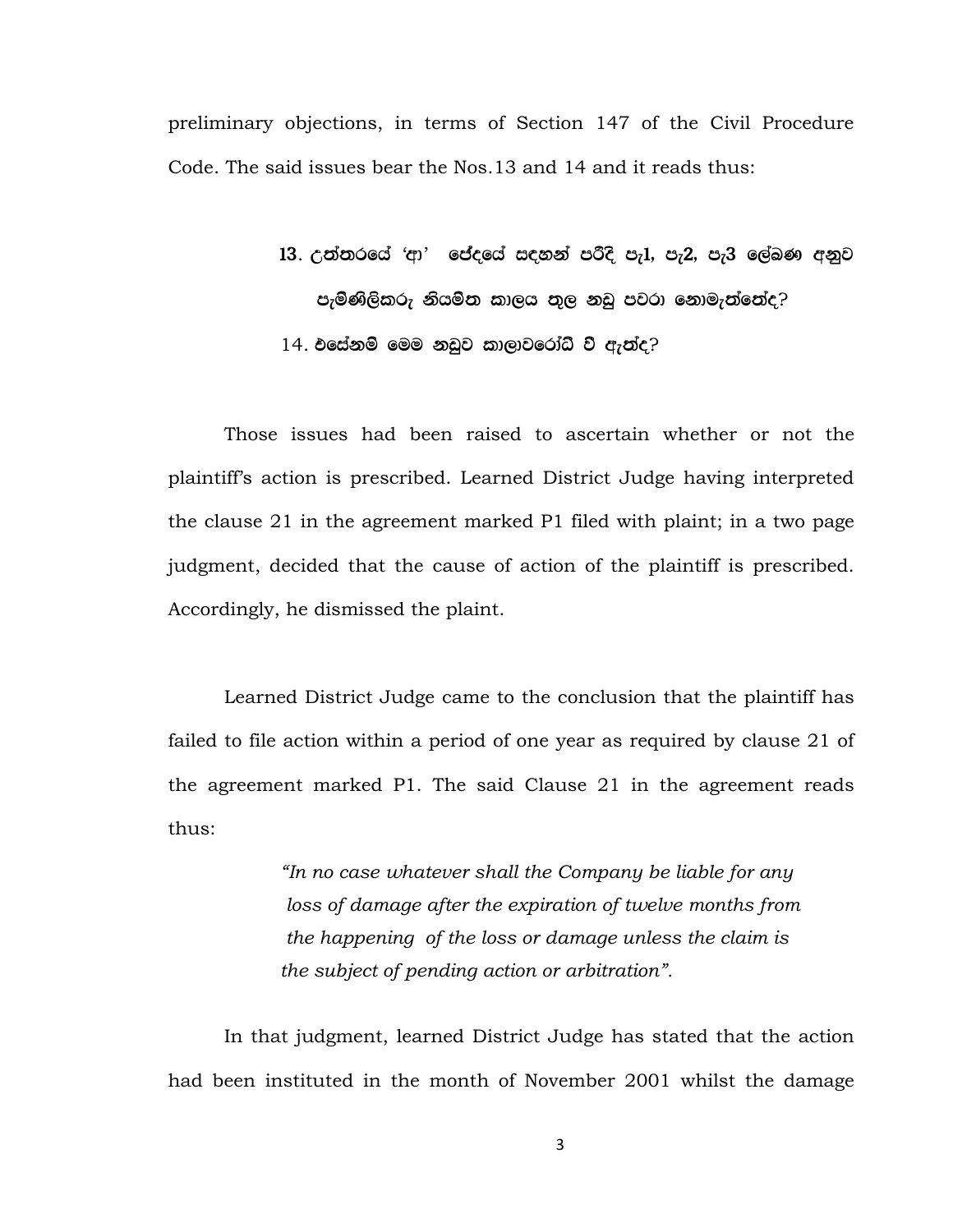caused to the paddy stores upon which the cause of action alleged to have arisen, had been on the 29.07.2000. Accordingly, he has decided that the plaintiff cannot have and maintained this action in terms of the Clause 21 of the Agreement marked P1 (vide at page 17 in the appeal brief).

Being aggrieved by the aforesaid decision, plaintiff lodged an appeal in the Civil Appellate High Court of the North Central Province, Holden at Anuradhapura. Learned High Court Judge has written an exhaustive judgment having looked at various issues concerning law and finally, he allowed the appeal having set aside the judgment of the learned District Judge. His decision was that it is incorrect to rely only on clause 21 of the agreement P1 when determining the question of prescription since there is another clause, namely clause 14 is found in the same agreement which has connection to that issue of prescription. It is evident by the following paragraph found in his judgment.

*"In this context, the pertinent question is: Is clause 21 a reasonable time limitation clause in view of clause 14 of the policy? In this regard we have to consider the question of whether clause 21 will apply to all circumstances or should it be read in reference to clause 14. We are of the view that the time limitation period in clause 21should be given effect to, so long as it does not affect any other policy term affecting the time period within which an action could be filed."*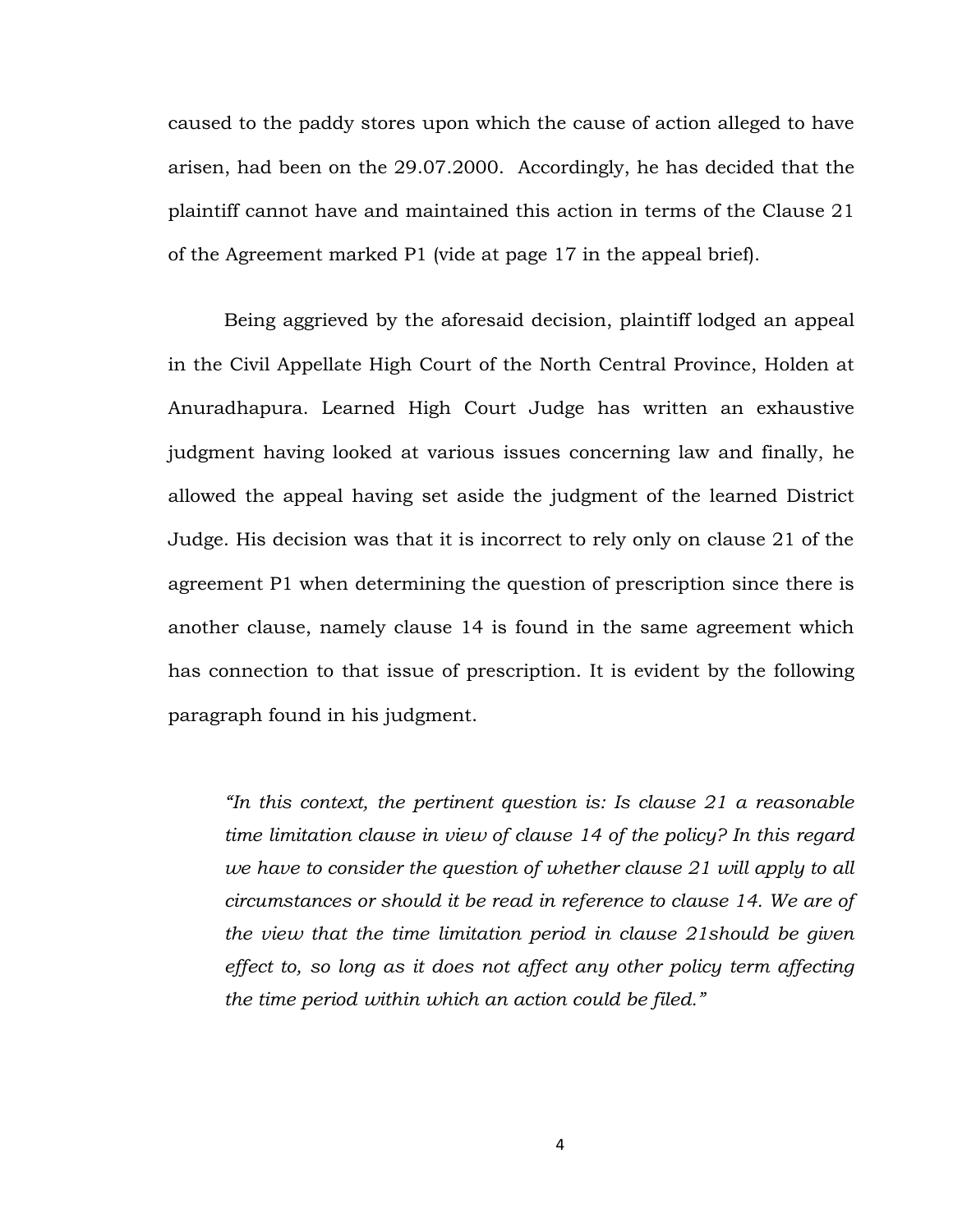Accordingly, having considered the matters contained in the aforesaid clause 14, learned High Court Judge answered the issues 13 and 14 in the negative and determined the issue of prescription in favour of the plaintiff. In doing so, he has extensively considered the law pertaining to various questions of law in his 37 page judgment. Finally, he came to the conclusion that the action is not prescribed in view of the matters contained in clause 14 of the agreement marked P1. Consequently, learned High Court Judge made order directing the Original Court Judge to proceed with the trial and then to answer the remaining issues leaving out the issues bearing Nos.13 and 14 which he has answered reversing the decision of the learned trial judge.

Admittedly, learned District Judge has failed to look at the said clause 14 in the agreement. He had only relied upon clause 21 therein and decided that the action had been prescribed. Learned High Court Judge has reversed the said decision of the trial judge. Accordingly, I will now turn to look at the judgment of the learned High Court Judge against which this appeal is lodged. In that judgment, he has stated that the clause 21 in the agreement upon which the learned District Judge has relied upon to dismiss the action should be read with clause 14 in the agreement and then only the issue of prescription should be determined. The said clause 14 reads thus: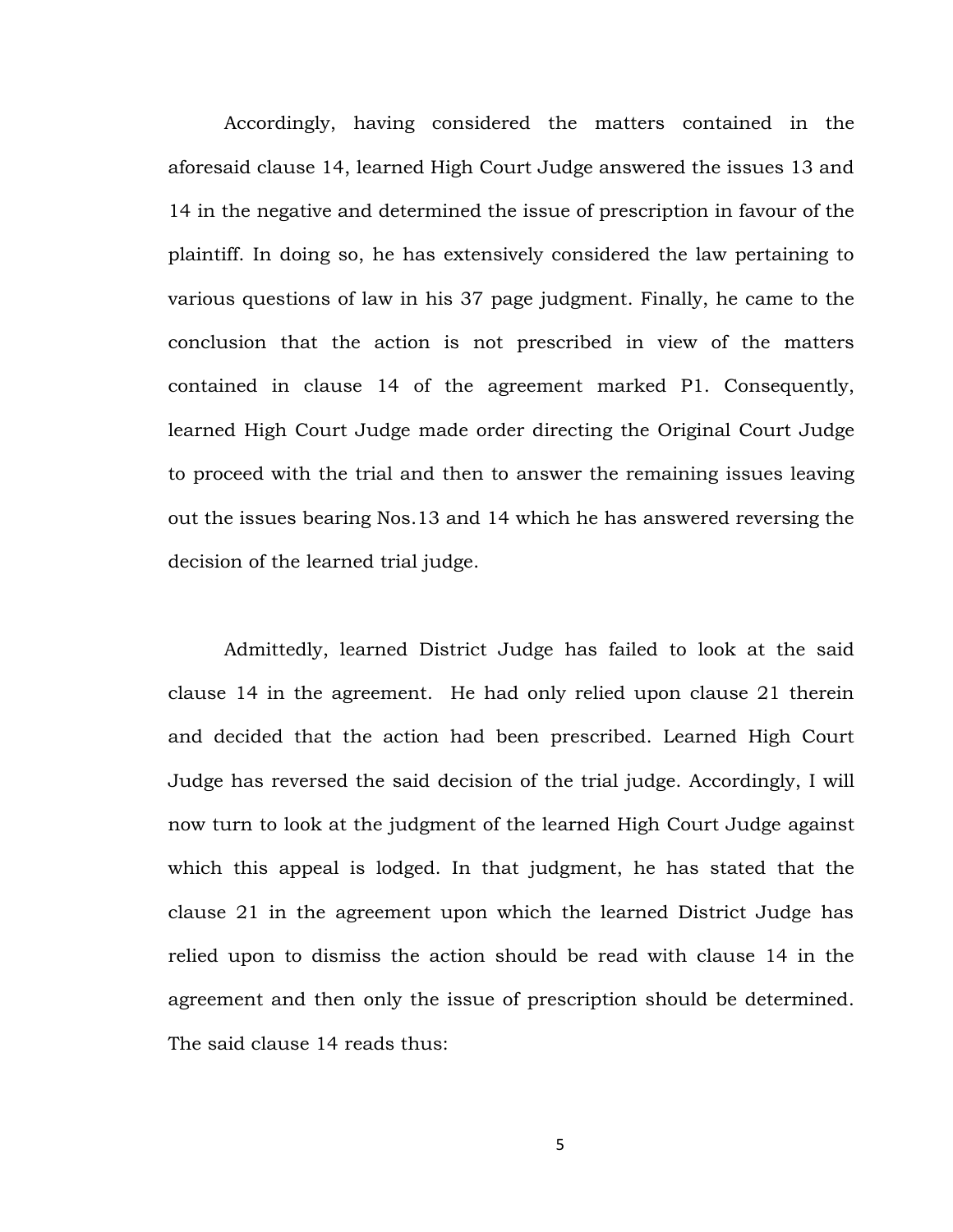*" If the claim be in any respect fraudulent, or if any false declaration be made or used in support thereof, or if any fraudulent means or devices are used by the insured or any one acting on his behalf to obtain any benefit under this Policy or if the loss or damage be occasioned by the willful act, or with the connivance of the insured, or if the claim be made and rejected an action or suit be not commenced within three months after such rejection or (in case of an arbitration taking place in pursuance of the 19th condition of this Policy) within three months after the arbitrator or arbitrators or umpires shall have made their award, all benefit under this Policy shall be forfeited." [emphasis added]*

Learned High Court Judge, has stated that the prescription period referred to in clause 21 shall not apply to this case since another clause namely, the aforesaid clause 14 in the same agreement also is relevant in determining the period within which an action or suit be commenced. However, having looked at the matters contained in clause 14, he has concluded that it is impossible for the insured to institute legal action within a period of 3 months as required by that clause 14, in the absence of a letter of rejection of the claim made by the insured.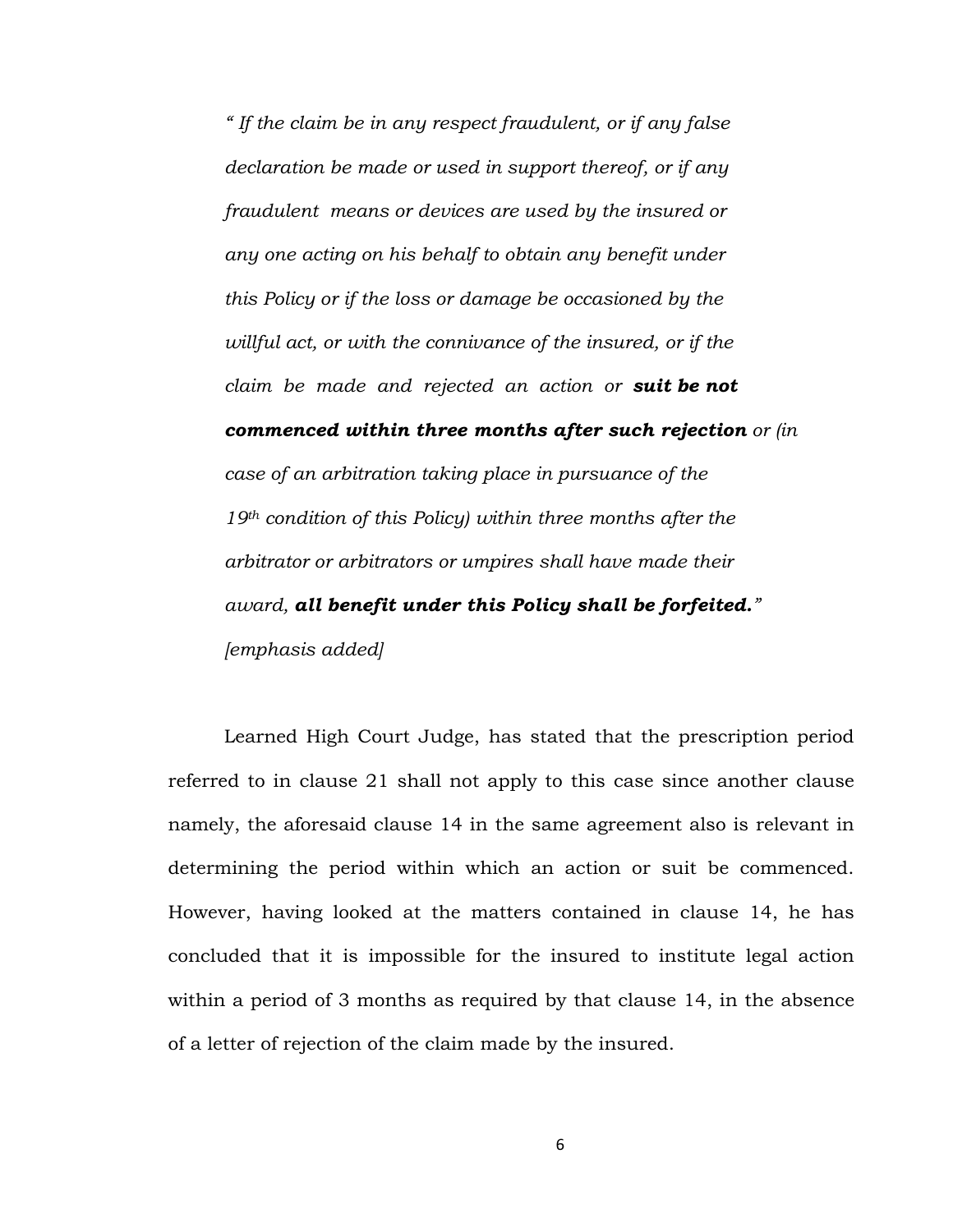I too agree with the position that the question of prescription that is to be decided in this instance could be determined only after carefully examining and analyzing all the terms and conditions found in the agreement put in suit without restricting it to one single clause in that agreement. No specific condition too, is found therein to give priority to one clause over the other. This position is supported by the matters referred to in paragraph 621 in **"The Law of Contracts" (Vol.2) by C.G.Weeramantry [at page 620]** It reads as follows:

*"Clauses in a document must be interpreted in accordance with other clauses contained in the same document whether they precede or follow it. [Pothier's sixth rule] This rule has been adopted in South Africa [Hayne & Co Vs. Kaffrarian Steam Mill Co. Ltd. 1914 A D 363] and in England. [Halsbury 3rd EditionVol 11 at 389] A person construing a document must have regard to the entirety of it and not merely to a part, for "to pronounce on the meaning of a detached part or extract from an instrument if relating to the same subject, is contrary to safe principles of correct interpretation."* 

Therefore, it is incorrect to disregard totally, the matters referred to in clause 14 and to decide the case only on the matters referred to in clause 21 in the agreement P1. It is how; the learned District Judge has decided the issue. In the circumstances, I do not see any wrong in the manner in which the learned High Court Judge has looked at the terms and conditions found in the agreement P1.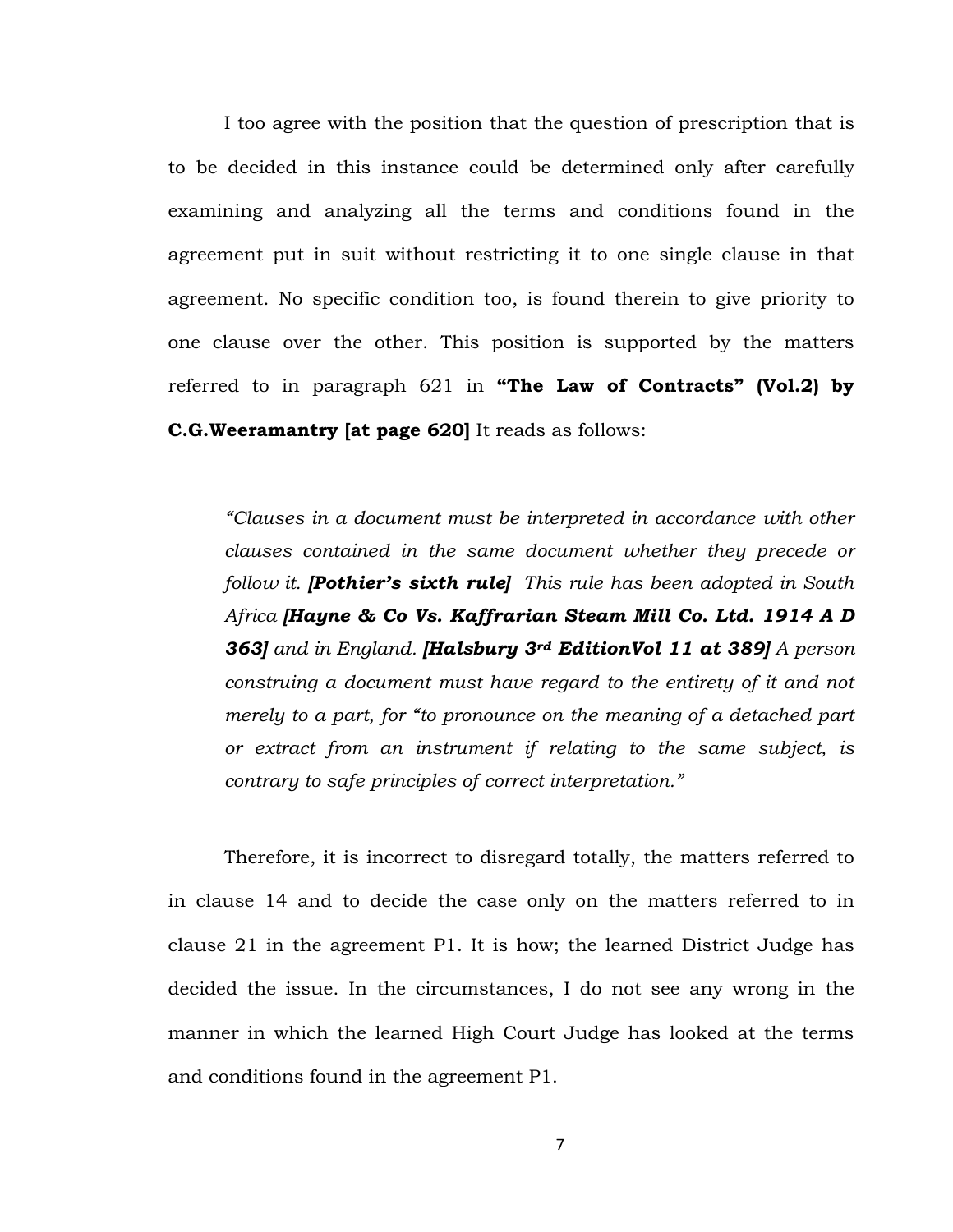Then the question arises as to the correctness of the decision that the learned High Court Judge has arrived at on the question of prescription having relied upon the clause 14 of the agreement. His decision to answer the issue of prescription in favour of the plaintiff is purely on his reliance to the matters contained in clause 14 of the agreement. Hence, I will now refer to the matters contained in clause 14 of the agreement which is being reproduced hereinbefore in this judgment, in order to ascertain the correctness of the impugned decision.

Upon a plain reading of the aforesaid clause 14, it is seen that the benefits under the agreement are to be forfeited if and when the matters referred to in the aforesaid clause 14 such as fraud etc. are in existence. In this instance, learned High Court Judge has examined whether there had been a rejection of the claim by the insurer in order to forfeit the benefits under the agreement. Thereafter he has proceeded to ascertain whether the facts and circumstances of this case fall within the ambit of clause 14 of the agreement.

In the process learned High Court Judge, without affording the parties an opportunity to establish the facts concerning the said rejection of the claim has concluded that there was no intimation of the rejection of the claim to the insured. Accordingly, he was of the opinion that the forfeiture referred to in clause 14 of the agreement will not apply in this instance without such a notification being sent by the insurer.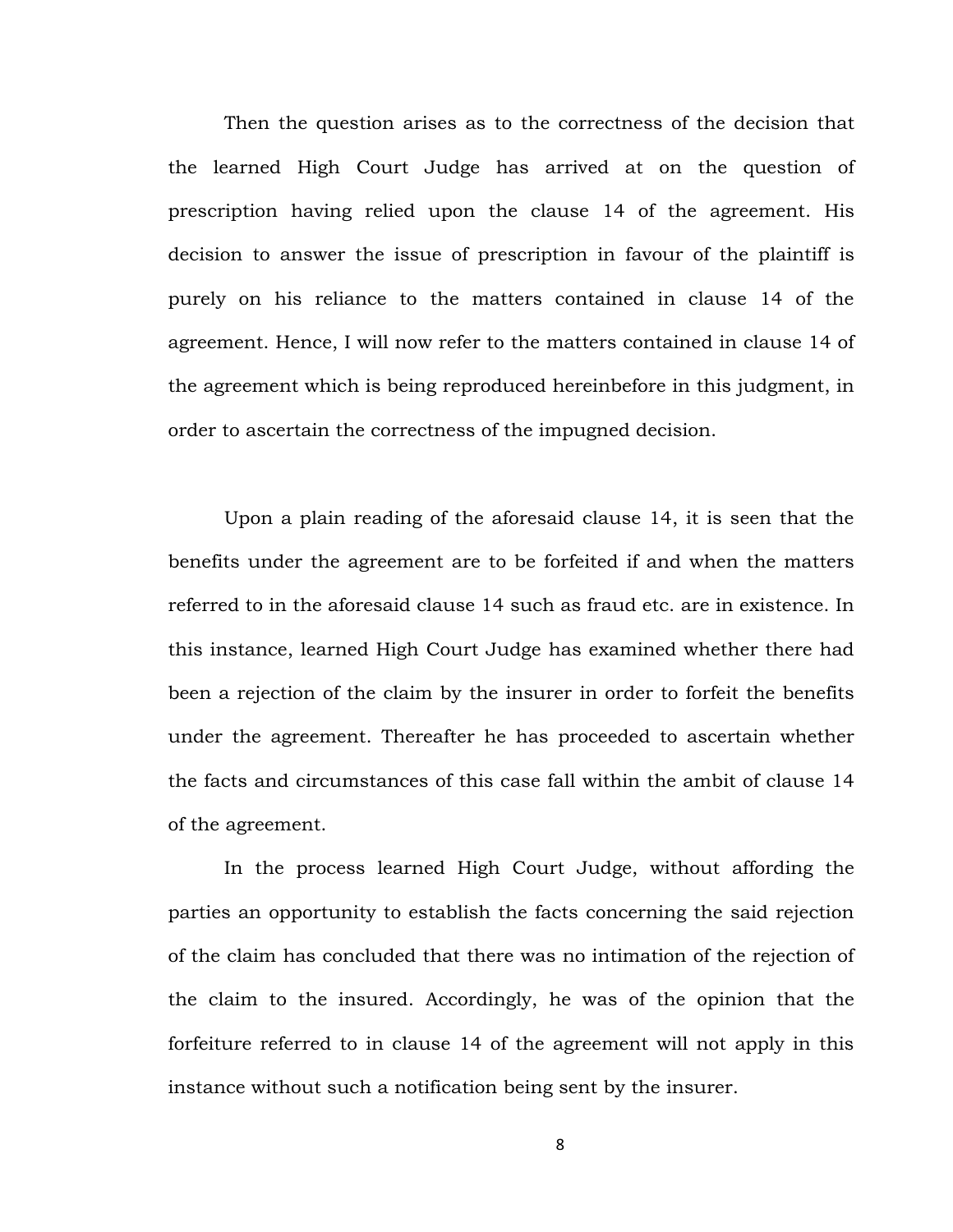Needless to say, matters such as rejection of the claim and notifying the same by the insurer are to be determined only after allowing the parties to establish those facts having allowed them to call witnesses to give evidence. Particularly, the issue of applicability of clause 14 over clause 21 is a matter that is to be determined after considering not only the evidence but also the submissions of the parties to the action. If an opportunity was given for the parties to adduce evidence, then the veracity of the matters referred to in clause 14 could have been ascertained in the correct manner.

Learned High Court Judge has failed to think on those lines and also has failed to allow the parties even to make submissions on the matters contained in clause 14. Indeed, he on his own has considered the issue at the time of writing the judgment. Basically it amounts to violation of the rules of natural justice. Therefore, it is clear that the manner in which the decision as to the question of prescription arrived at, by the learned High Court Judge relying on clause 14 in the agreement, is erroneous. Such a decision cannot be allowed to stand. Accordingly, it is my opinion that both the learned Judges have misdirected themselves when they decided on the question of prescription raised in this instance.

In the circumstances, I set aside the findings of the learned High Court Judge as well as of the learned District Judge. In view of the above findings learned District Judge is directed to proceed with trial and to